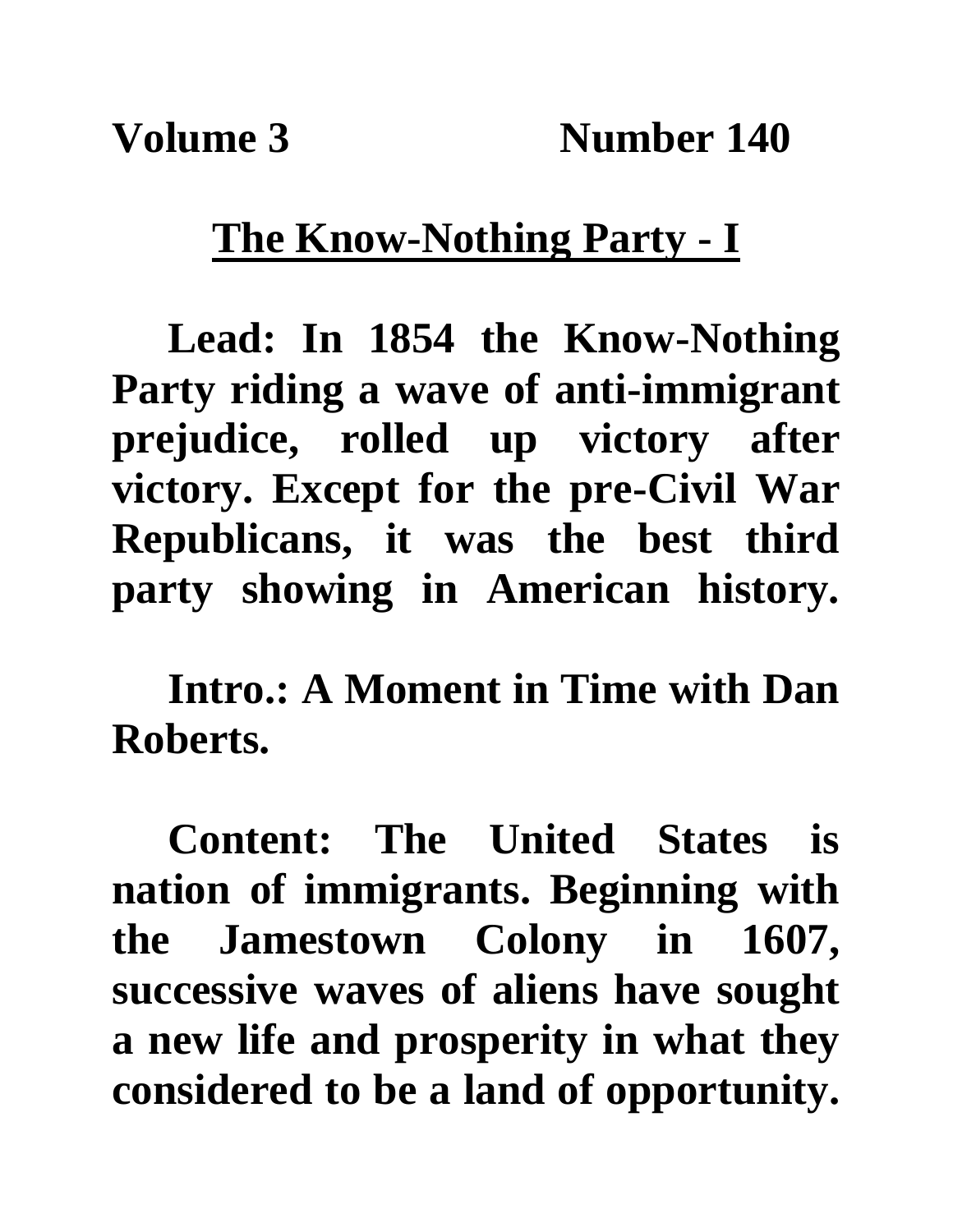**Crowding out the original Native Americans, whose ancient ancestors actually may have themselves emigrated from the eastern Asia, more strangers arrived each decade in search of a new home. Within a couple of generations, their families now firmly established, many of the newcomers considered themselves "native Americans" and looked with barely tolerant superiority at the next batch of immigrants spilling onto the docks of Boston, Philadelphia, and**  New York.

**The stream of immigration was fairly small, steady and until the 1840s was filled with English-speaking Protestants who usually could get by on their own, but, beginning in 1846,**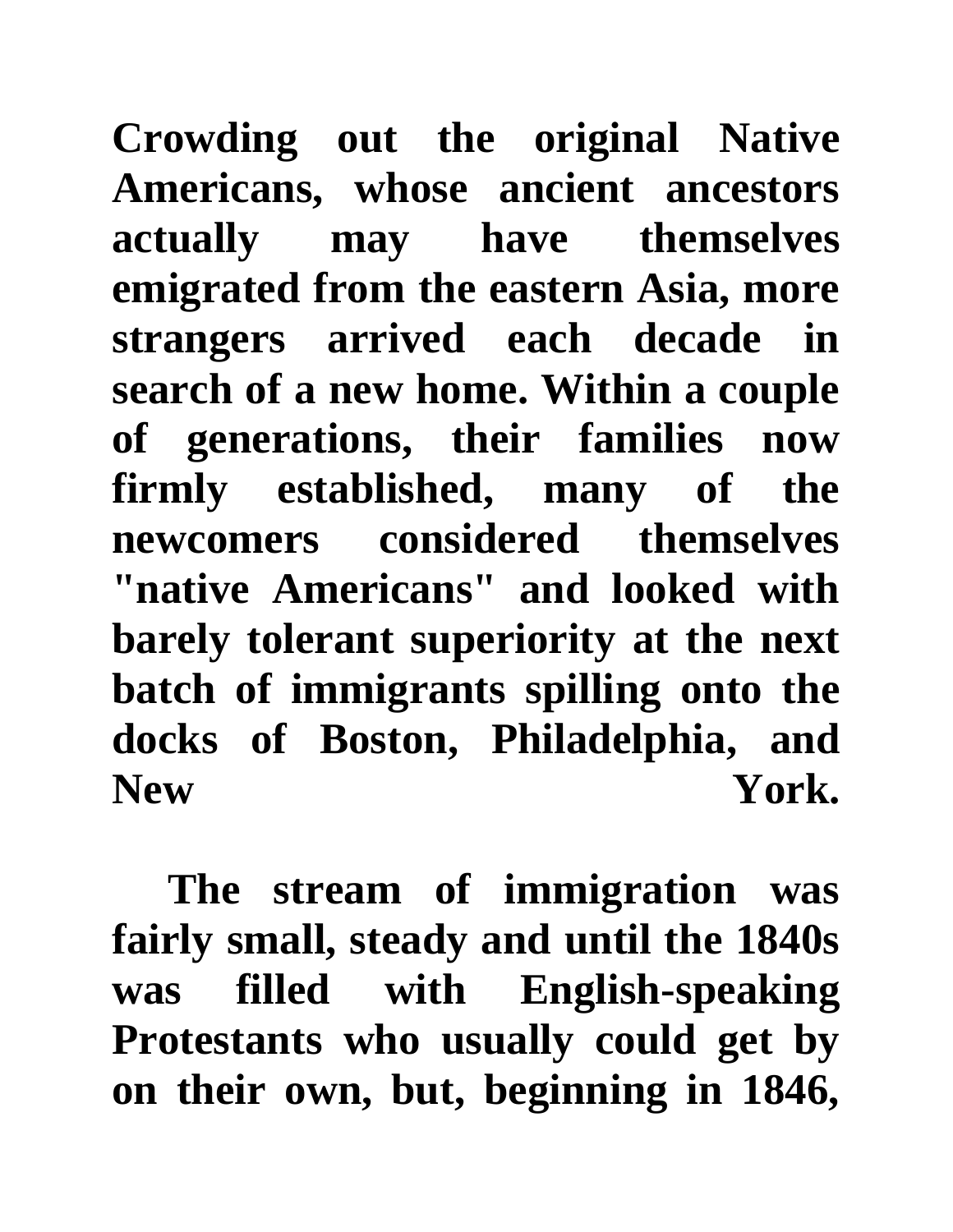**social unrest in Germany and the Irish Potato Famine turned the steady stream into a flood. Between 1845 and 1854 nearly three million immigrants, split almost evenly between Germans and Irish, poured into northern ports. They spoke little English, were usually dirty and rumpled, and brought with them diseases such as cholera. To many established Americans the most sinister feature of this new immigrant wave was that most of the newcomers were Roman Catholic and, in this view, owed allegiance to a foreign power, the Pope in Rome.** 

**The reaction to this burst of immigration was immediate. Pamphlets and oratory whipped up sentiment against the new foreigners,**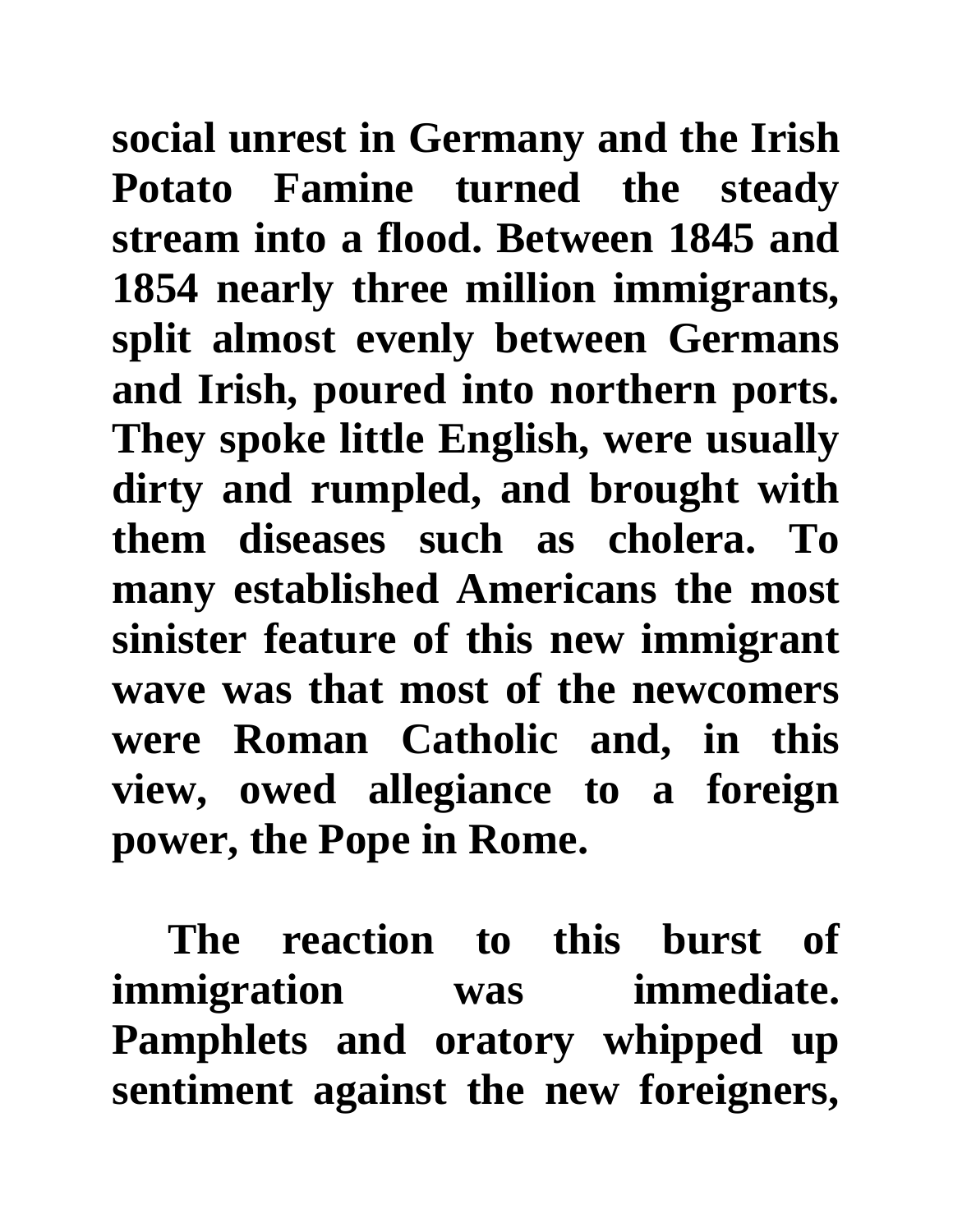**but translating those feelings into political action took more time. The two major political parties, the Whigs and the Democrats, dominated national, state and local politics and up to that point no third party had had much of an impact. Yet by 1853, building on growing nativist sentiment, the Order of United Americans was hard at work establishing lodges all over the country. These lodges were secret and only native-born Protestants need apply for membership. An old legend has it that members were told to answer anyone who asked questions about their secret meetings with the words "I do not know," or "I know-nothing." The political movement now had a name.**